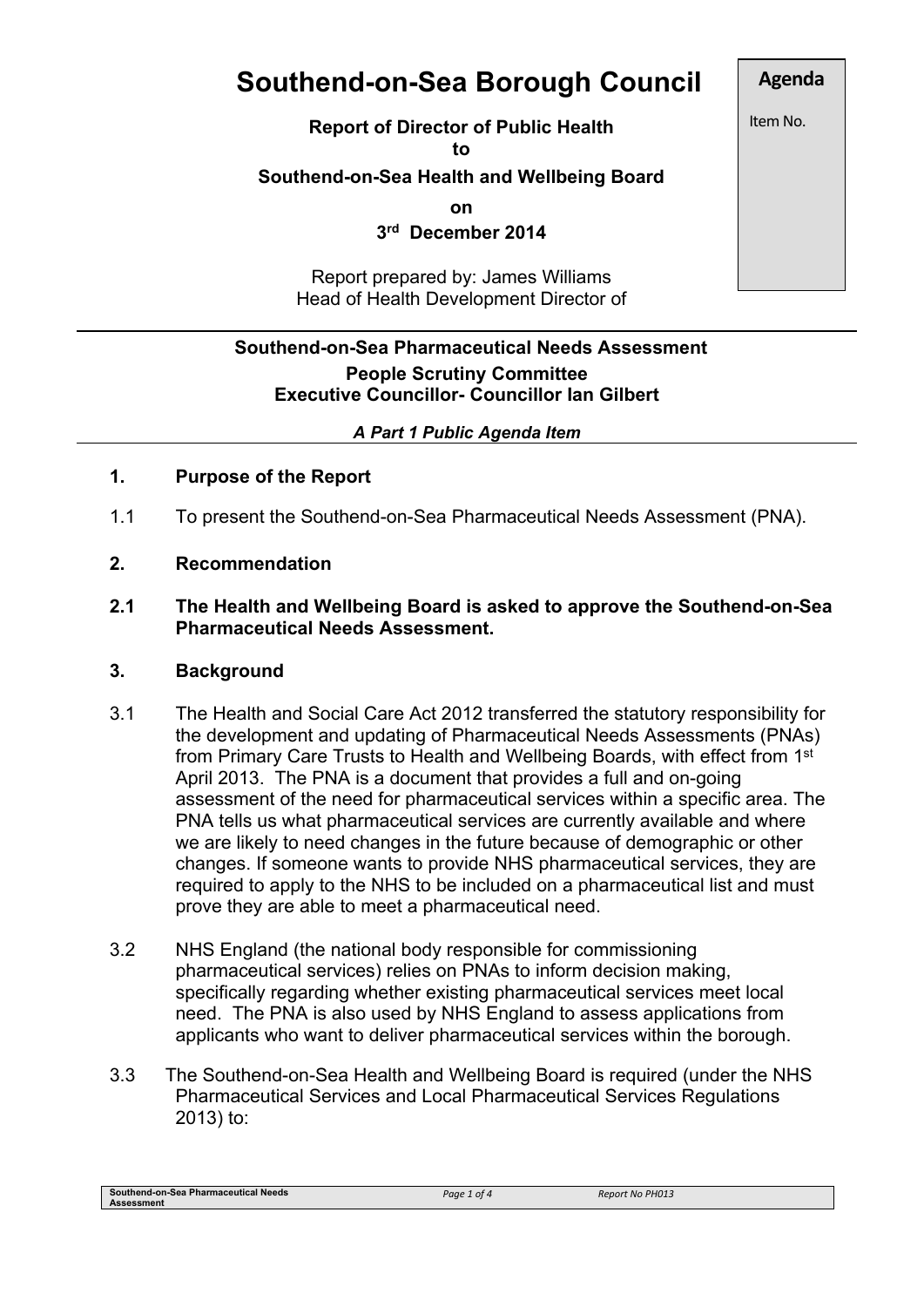- Produce a PNA by 1st April 2015
- Publish a revised PNA within three years of publication of their first assessment; and
- Publish a revised PNA as soon as is reasonably practical, if any significant changes to the availability of pharmaceutical services are identified, unless the Health and Wellbeing Board is satisfied that making a revised assessment would be a disproportionate response
- 3.4 The Southend-on-Sea Health and Wellbeing Board delegated executive authority to the Director of Public Health (DPH), to oversee the development of a new PNA for Southend-on-Sea. The DPH established a steering group with appropriate terms of reference and governance arrangements to oversee the development of the PNA. The steering group comprised representation from all key representative organisations as required by the regulations. These included:
	- Local Pharmaceutical Committee
	- Local Medical Committee
	- NHS England
	- Clinical Commissioning Group representative
	- Acute Hospital Trust Representative
	- Community Trust (SEPT) Representative
	- Local citizen representation (Health Watch)
	- Representation from Southend Council Departments
	- Representatives from other stakeholders

#### **4. Update on the process of the development of the Southend-on-Sea PNA**

- 4.1 The Council undertook a public consultation exercise during the months of April and May 2014. This exercise enabled the needs of local people (in terms of pharmaceutical services) to be identified. Following the public consultation the draft PNA was reviewed by the PNA steering group and amended.
- 4.2 The PNA was issued to stakeholders on the 31<sup>st</sup> July 2014 for a 60 day consultation period (as required by regulations). This statutory consultation period ended on the 6<sup>th</sup> of October 2014.
- 4.3 The PNA steering group reviewed all responses received following the 60 day consultation period on the  $6<sup>th</sup>$  of November 2014. All pertinent issues related to local pharmaceutical services were either:
	- accepted comments and updated the PNA, as the responses added value and clarification
	- accepted comments but did not update the PNA, as the issue may have been raised by others or were deemed not to add value or clarification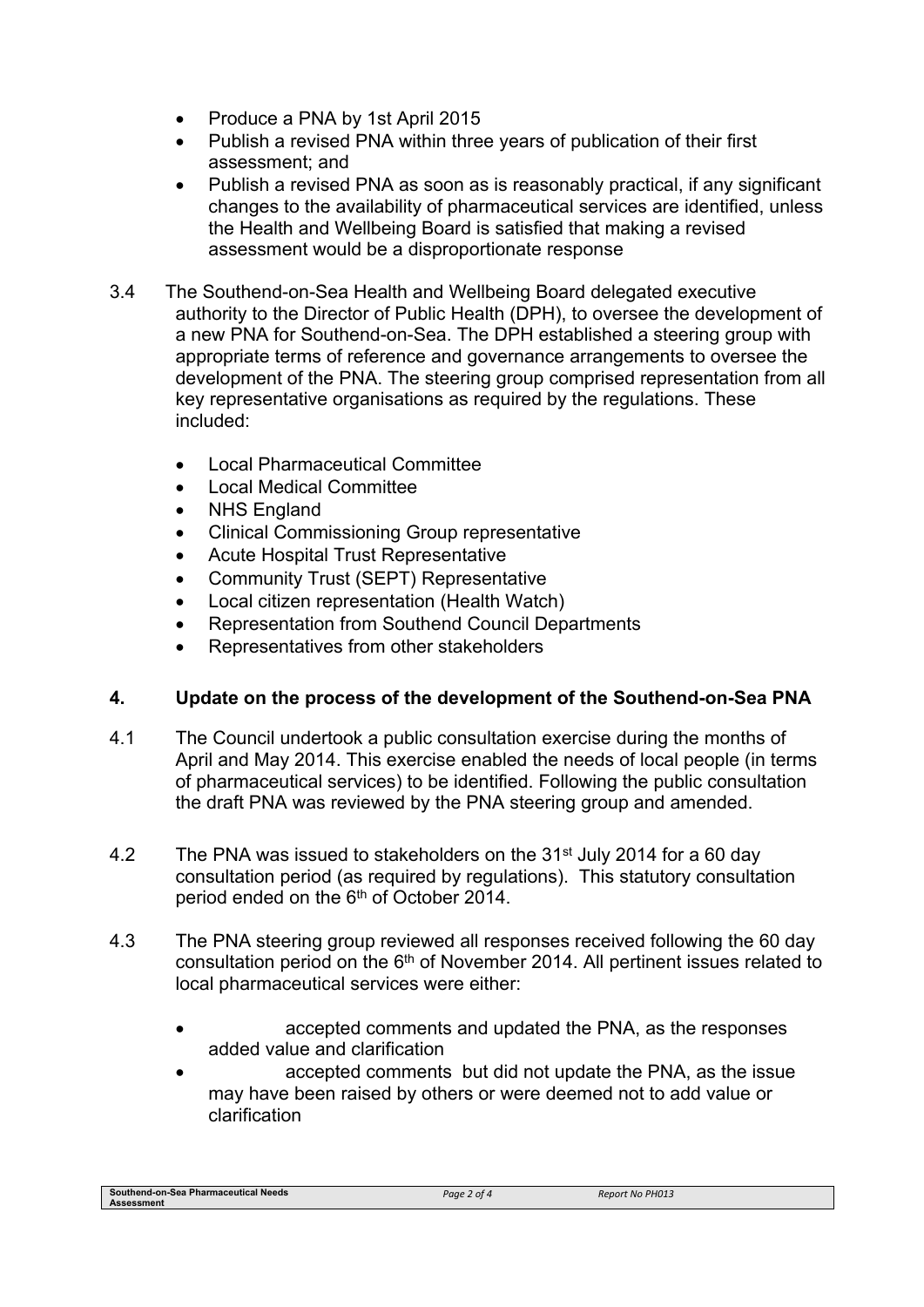- noted comments but rejected, as the comments were out of scope of the PNA, did not take account of account regulatory requirements, or did not add value to the PNA
- 4.4 Following this final consultation process, the draft Southend-on-Sea PNA was amended and updated as required by regulation, taking into account the criteria described at 4.3.

# **5. Reason for Recommendation**

From 1<sup>st</sup> April 2013, Health and Wellbeing Boards have assumed the responsibility for the development and publication of local pharmaceutical needs assessments, formerly published by Primary Care Trusts.

# **6. Corporate Implications**

- 6.1 Contribution to Council's Vision & Corporate Priorities Pharmacies are an important part of the healthcare system and play a further role in meeting the health needs of the population by improving public health in a number of areas such as smoking, cardiovascular disease, sexual health and substance misuse.
- 6.2 Financial Implications

The cost of the development of the Southend PNA has been met from the public health budget. Any future amendments or revisions of the PNA will also be met by the public health ring-fenced grant and included in future commissioning intentions.

- 6.3 Legal Implications The relevant statutory framework is referred to in Section 3 of this report.
- 6.4 People Implications None.
- 6.5 Property Implications None.

#### 6.6 Consultation

A public consultation process has been undertaken and a wider stakeholder engagement was undertaken for 60 days and finished on the 6<sup>th</sup> of October 2014. The PNA was reviewed by the People Scrutiny Committee on the  $14<sup>th</sup>$  of October 2014. All specified persons and agencies have been provided with the draft PNA as required by the regulations. Summary consultation responses are included in the PNA Section 4.

- 6.7 Equalities and Diversity Implications Equality and diversity issues have been reviewed following the public consultation and have been taken into account in the final version of the PNA.
- 6.8 Risk Assessment The follow key risks were identified as part of the PNA process these were:

**Southend-on-Sea Pharmaceutical Needs Assessment**